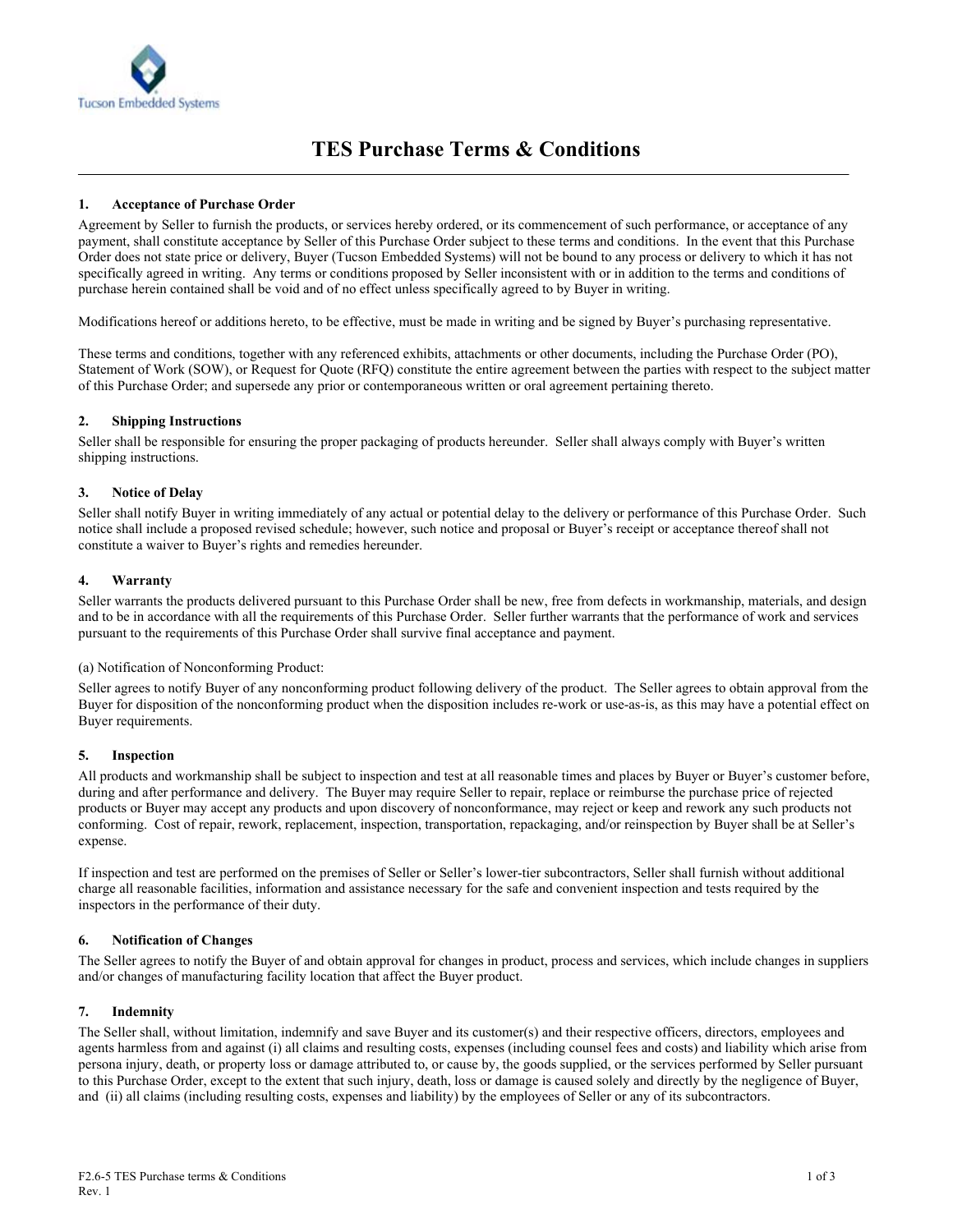

# **8. Ethics and Compliance Program**

The Seller shall ensure, by the acceptance of this Purchase Order, it represents its employees and other persons performing work directly under Seller's control has not participated in any conduct in connection with this Purchase Order that violates Buyers business ethics and conduct standards of Seller. Additionally, Seller shall be aware of their contribution to product or service conformity and product safety.

# **9. Notices**

Any and all notices, communications or other deliveries required or permitted to be provided hereunder shall be directed to Purchase@TucsonEmbedded.com

#### **10. Record Retention**

The Seller agrees to retain all applicable records for the Buyer product for either 2 years or the life of the product, whichever is greater. The Seller agrees to allow access by the Buyer, Buyer's customer, and regulatory authorities to all applicable records.

The Seller agrees to maintain the proper identification and revision status specifications, drawings, process requirements, inspection/verification instructions and other relevant technical data.

### **11. Right of Access**

The Seller agrees to right of access by the Buyer, Buyer's customer, and regulatory authorities to the applicable areas of all facilities and records (see 10), at any level in the supply chain involved in the order, with notice, within a reasonable time.

### **12. Counterfeit Parts Prevention and Control Program**

The Seller is expected to plan, implement, and control processes, appropriate to the organization and the product, for the prevention of counterfeit or suspect counterfeit part use and their inclusion in product(s) delivered to the Buyer. Sellers are required to notify the Buyer immediately in the event that a counterfeit or suspect counterfeit part has or may be an issue with this order. Counterfeit parts are defined as: An unauthorized copy, imitation, substitute, or modified part (e.g., material, part, component), which is knowingly misrepresented as a specified genuine part of an original or authorized manufacturer. NOTE: Examples of a counterfeit part can include, but are not limited to, the false identification of marking or labeling, grade, serial number, date code, documentation, or performance characteristics.

#### **13. Conflict Minerals**

The Seller represents and warrants that it and its supply chain are currently in compliance, and it covenants that it and its supply chain shall continue to comply, with existing and future law relating to "conflict minerals rule" as defined by the Dodd-Frank Wall Street Reform Act. Seller shall be responsible for and shall release, defend, Indemnify and hold harmless buyer from and against any liability resulting from the breach of the aforementioned representation and warranty and covenant.

#### **14. Buyer-designated or approved external providers**

When specified on the purchase order, Sellers shall use only the sub-tiers designated by the Buyer. Sellers are prohibited from using any other supplier without written authorization from the Buyer.

#### **15. Flow Down**

Seller agrees to use commercially reasonable efforts to include in its Purchase Order provisions which impose obligations on Buyer that are consistent with the obligations imposed on Seller in the provisions herein as those terms are applicable to the scope of work being performed by the Seller subject to the limitations set forth in any such provision.

#### **16. Special Requirements**

Seller's special requirements, critical items or key characteristics will be identified within the Purchase Order.

#### **17. Quality System**

Sellers are required to implement and maintain a quality management system capable of meeting the requirements of an internationally recognized standard (i.e. ISO 9001, AS9100, ISO 17025, etc.)

#### **18. Design and Development Control**

Those Sellers performing design and development activities on finished items supplied to the Buyer, shall maintain a design and development control system that complies with the requirements detailed in AS9100 design control clause.